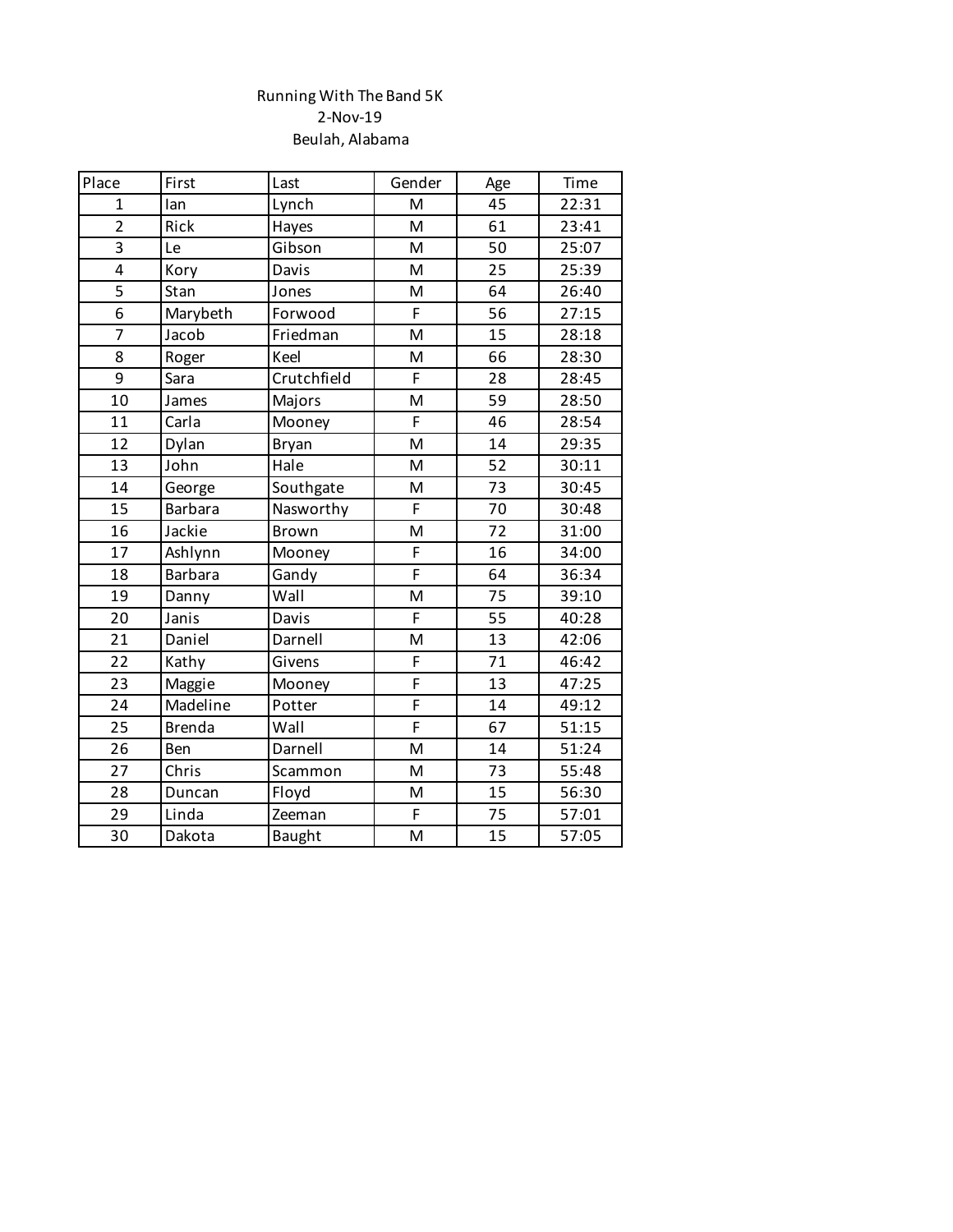## Running With The Band 4K 2-Nov-19 Beulah, Alabama

| Place          | First          | Last      | Gender | Age | Time  |
|----------------|----------------|-----------|--------|-----|-------|
| $\mathbf{1}$   | Rick           | Hayes     | M      | 61  | 18:28 |
| $\overline{2}$ | Jacob          | Friedman  | M      | 15  | 19:51 |
| 3              | Le             | Gibson    | M      | 50  | 20:55 |
| 4              | Roger          | Keel      | M      | 66  | 23:38 |
| 5              | John           | Hale      | M      | 52  | 23:41 |
| 6              | James          | Majors    | M      | 59  | 23:45 |
| 7              | Marybeth       | Forwood   | F      | 56  | 23:48 |
| 8              | <b>Barbara</b> | Nasworthy | F      | 70  | 25:55 |
| 9              | George         | Southgate | M      | 73  | 27:35 |
| 10             | Mark           | McCarty   | M      | 58  | 28:20 |
| 11             | Hunner         | Fuller    | M      | 8   | 30:12 |
| 12             | Danny          | Wall      | M      | 75  | 31:27 |
| 13             | Sammy          | Brown     | M      | 57  | 31:41 |
| 14             | Kathy          | Givens    | F      | 71  | 32:30 |
| 15             | Daniel         | Darnell   | M      | 13  | 33:44 |
| 16             | <b>Brenda</b>  | Wall      | F      | 67  | 43:34 |
| 17             | Linda          | Zeeman    | F      | 75  | 50:22 |